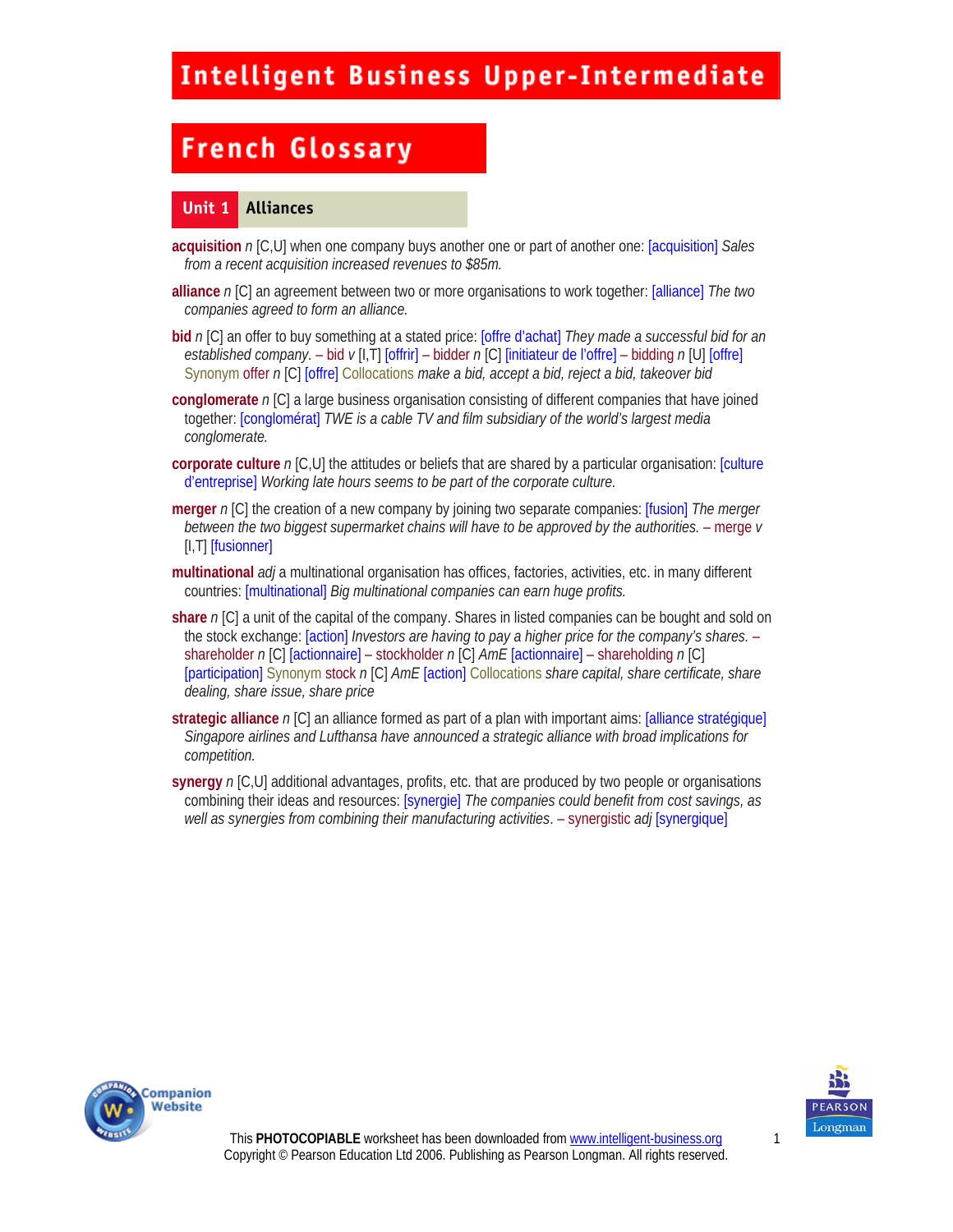#### **Unit 2 Projects**

- **allocate**  $\nu$  [T] to decide officially that a particular amount of money, time, etc. should be used for a particular purpose: [allouer] *Du Pont has allocated funds for the design of four plants.* – allocation *n*  [C,U] [allocation]
- **budget** *n* [C] the amount of money that an organisation has to spend on a particular activity in a given period of time: [budget] *The service operates on a very tight budget.* – budget *v* [I,T] [budgétiser] – budgetary *adj* [budgétaire]
- **contractor** *n* [C] a person or company that makes an agreement to do work or provide goods for another company: [prestataire, fournisseur] *The company has no plans to expand its use of contractors.* – contract *n* [C] [contrat]
- **control** *v* [T] to limit something or prevent it from increasing too much; check that something is as it should be: [contrôler] *To help control costs, the company cut salaries by 12 per cent last month.* – control *n* [C] [contrôle] – controller *n* [C] [contrôleur]
- **delay** *n* [C] the situation in which something does not happen or start when it should do: [retard] *The government has been blamed for the delay in executing the project.* - delay  $v$  [I, T] [retarder]
- **estimate** *v* [I,T] to calculate what you think the value, size, amount, etc. of something will probably be: [estimer] *The value of the deal is estimated at £12m.* – estimate *n* [C] [estimation] – estimation *n* [C] [estimation]
- **project** *n* [C] an important and carefully planned piece of work that will create something new or improve a situation: [projet] *British Aerospace expected the project to be completed by 2005.*  Collocations *project finance, project management, project manager, pilot project*
- **schedule** *n* [C] a plan of what someone is going to do and by when they are going to do it: [calendrier d'exécution] *We are running several weeks behind schedule.* – schedule *v* [T] [planifier] Collocation *time schedule*
- **specifications** *n* [usually plural] a detailed description of how something should be designed or made: [caractéristiques techniques] *They delivered parts that did not conform to contract specifications.*  Collocation *job specifications*
- **stakeholder** *n* [C] a person or group of people who are considered to be an important part of an organisation because they have responsibility within it or receive advantages from it: [partie prenante] *When a company is new and small it can stay close to its stakeholders – staff, customers and suppliers.*
- **subcontractor** *n* [C] a person or company who is paid to do part of the work of another person or company: [sous-traitant] *Always check whether a contractor is using subcontractors, and who is liable if things go wrong.*



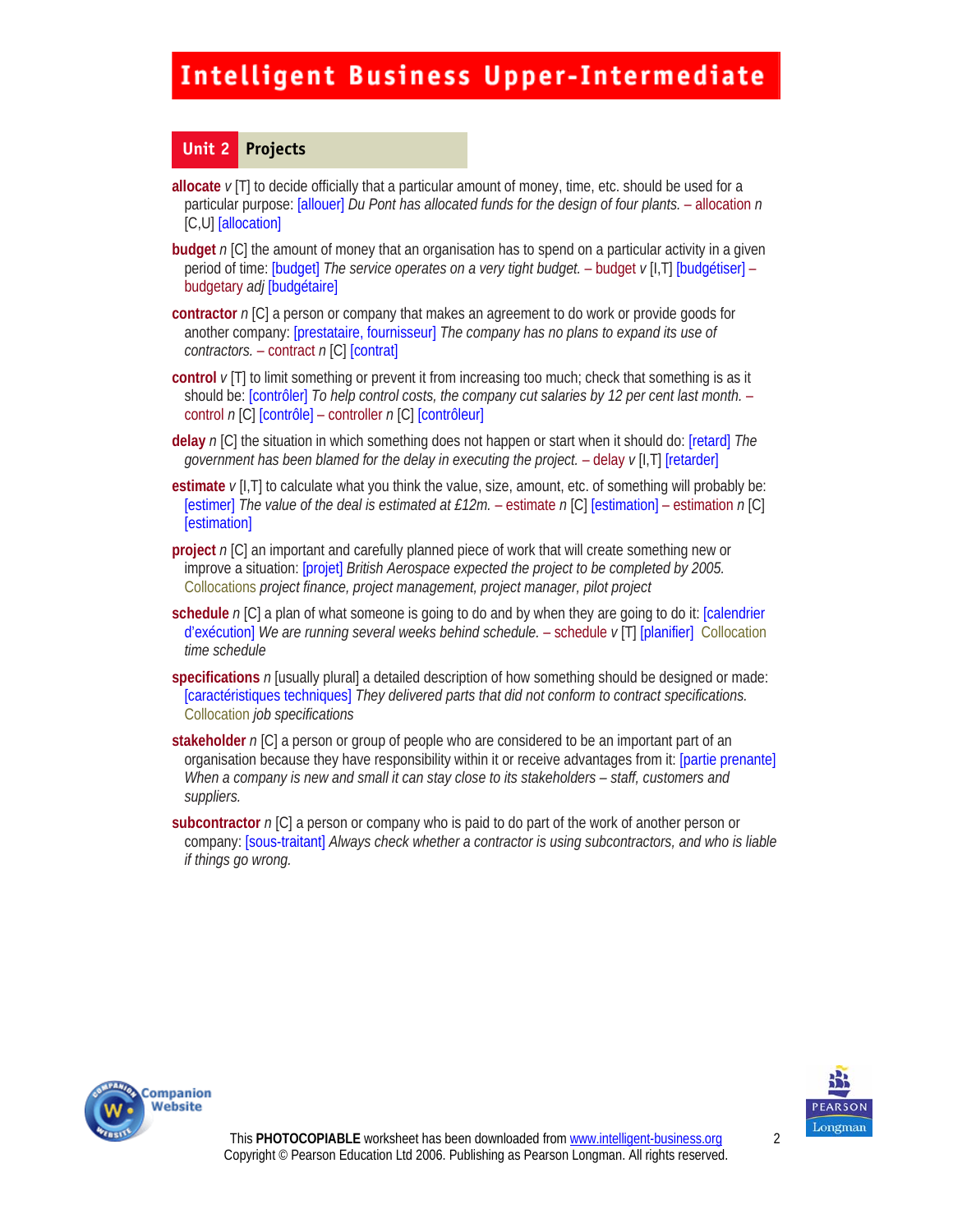#### **Unit 3 Teamworking**

- **accomplish** *v* [T] to succeed in doing something: [réaliser] *We accomplished all our goals on the last project.* – accomplishment *n* [C] [réalisation] – accomplished *adj* [réalisé]
- **assign** *v* [T] to give someone a particular job or task: [assigner] *The team leader will assign tasks to all the members of the team.* – assignment *n* [C] [assignation]
- **collaborate**  $v$  [I] to work with someone on a project: **[collaborer]** *The two teams collaborated well.* collaboration *n* [U] [collaboration]
- **commit** *v* [I,T] to agree to do something or say that someone else will do something: [s'engager] *Sorry, I've already committed myself to working on the other team.* – commitment *n* [U] [engagement] – committed *adj* [engagé]
- **co-ordinate** *v* [T] to organise all the different parts of something to ensure an effective operation: [coordonner] *Your job is to co-ordinate the different aspects of the project*. – co-ordination *n* [U] [coordination] – co-ordinator *n* [C] [coordinateur]
- **deadline** *n* [C] a date or time by which you have to do or complete something: [date limite] *The team will never meet these deadlines; they're too tight!*
- **facilitator** *n* [C] someone who helps a team to work together effectively: [animateur de groupe, facilitateur] *A facilitator should remain neutral and ensure everyone follows the agreed ground rules.* – facilitate  $v$ <sup>[T]</sup> [faciliter]
- **feedback** *n* [U] advice or criticism about how someone is doing their job: [retour d'information] *I'm sure he'll improve if he gets positive feedback after each task.*
- **goal** *n* [C] something that you hope to achieve in the future: [objectif] *Our goal is to meet all the team's requirements.* Synonyms aim *n* [C] [but] – objective *n* [C] [objectif]
- **task** *n* [C] **1** a piece of work that has to be done, especially one that has to be done regularly: [tâche] *Scheduling is a key task for team leaders.* **2** a piece of work that is very difficult but important: [tâche] *The team is facing the difficult task of installing a new accounting procedure*.
- **team** *n* [C] a group of people who work together to do a particular job: [équipe] *We have recruited an excellent management team.* Collocations *team leader, team player, team spirit, teamwork*



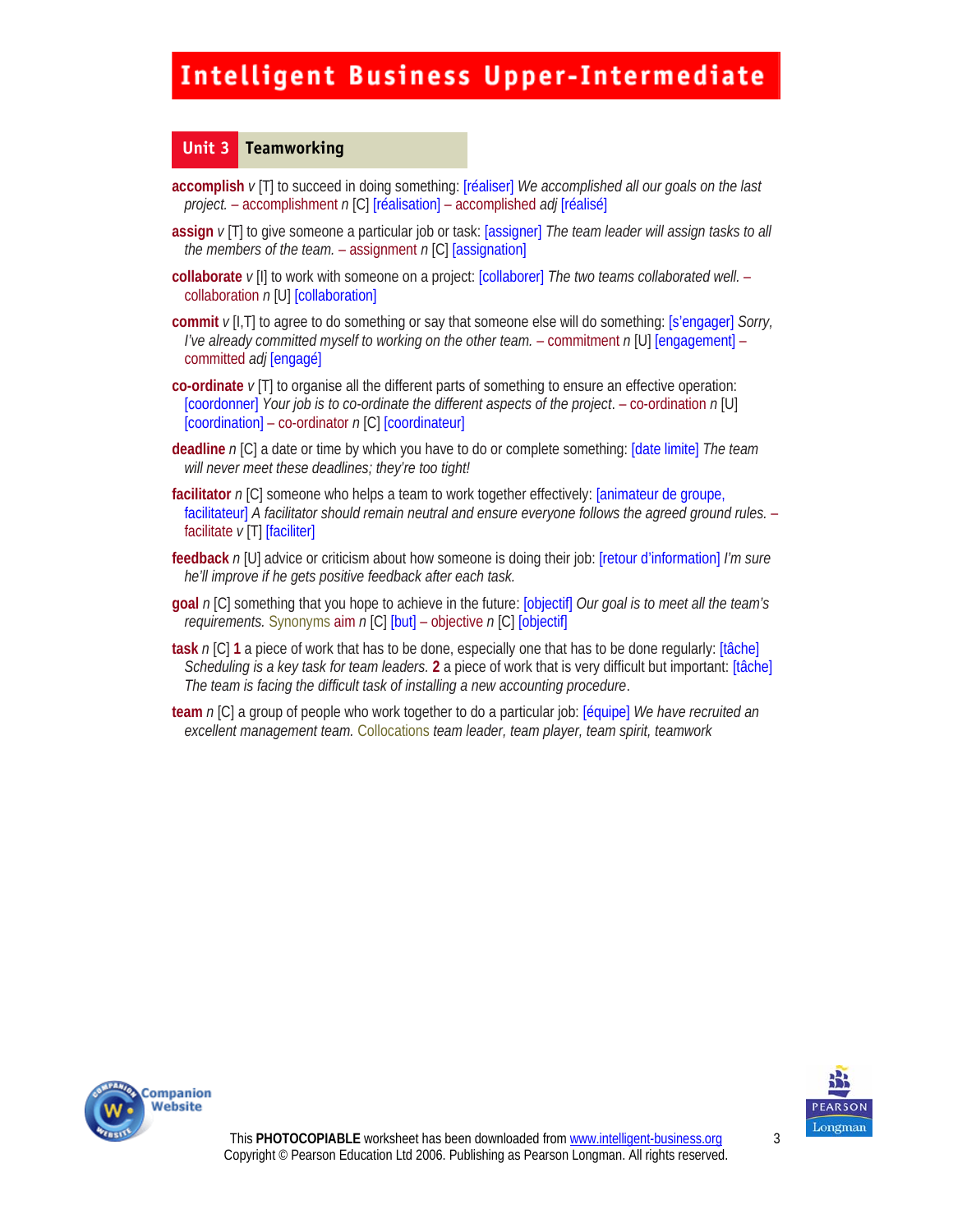#### **Unit 4 Information**

- **data** *n* [plural] information or facts about a particular subject that someone has collected: [données] *We cannot tell you the results until we have looked at all the data.* Collocations *data bank, data management, data mining, data processing, data warehouse*
- **database** *n* [C] an organised set of information stored in a computer: [base de données] *A database of more than 14,000 training courses is being marketed by an information services company.*
- **gather** *v* [T] to collect information, ideas, etc.: [collecter] *Successful market research depends on the quality of the information that is gathered.*
- **hardware** *n* [U] computer machinery and equipment: [matériel] *The continued evolution of computer hardware imposes new challenges.*
- **information** *n* [U] facts or details that tell you about something or someone: [informations] *Corporations are making more financial information available to investors.* Collocations *inside information, information system, information technology*
- **intelligence** *n* [U] information that is collected about the activities of an organisation or individual: [renseignements] *We provide confidential reports and intelligence for companies operating in the biotechnology sector.* Collocations *business intelligence, competitive intelligence*
- **measurement** *n* [C] the result of an evaluation of the size or dimension of something: [mesure] *Precise measurements of business performance enable managers to make better decisions.*
- **network** *n* [C] a set of computers which are connected to each other and operate as part of the same system, able to exchange information and messages: [réseau] *Incoming orders are processed automatically by the computer network.*
- **procedure** *n* [C] the accepted method and order of doing something in a formal situation: [procédure] *We are currently reviewing our procedures for invoicing our customers.*
- **process** *v* [T] to put information into a computer to be examined and to produce a particular result: [traiter] *The accounts are processed by the central system.* – process *n* [C] [processus] – processor *n*  [C] [processeur] Collocations *(electronic) data processing, word processing*
- **software** *n* [U] sets of programs put into a computer to perform particular tasks: [logiciel] *There's plenty of good software on the market to help us improve security.*
- **spreadsheet** *n* [C] a computer program that can show rows of figures and perform calculations with them. Spreadsheets are often used to work out sales, taxes, profits and other financial information: [tableur] *Most spreadsheets can transform data and figures into graphs and charts.*
- **surveillance** *n* [U] the act of monitoring a person or group of people: [surveillance] *Employees must be notified if they are under surveillance at their workplace.*



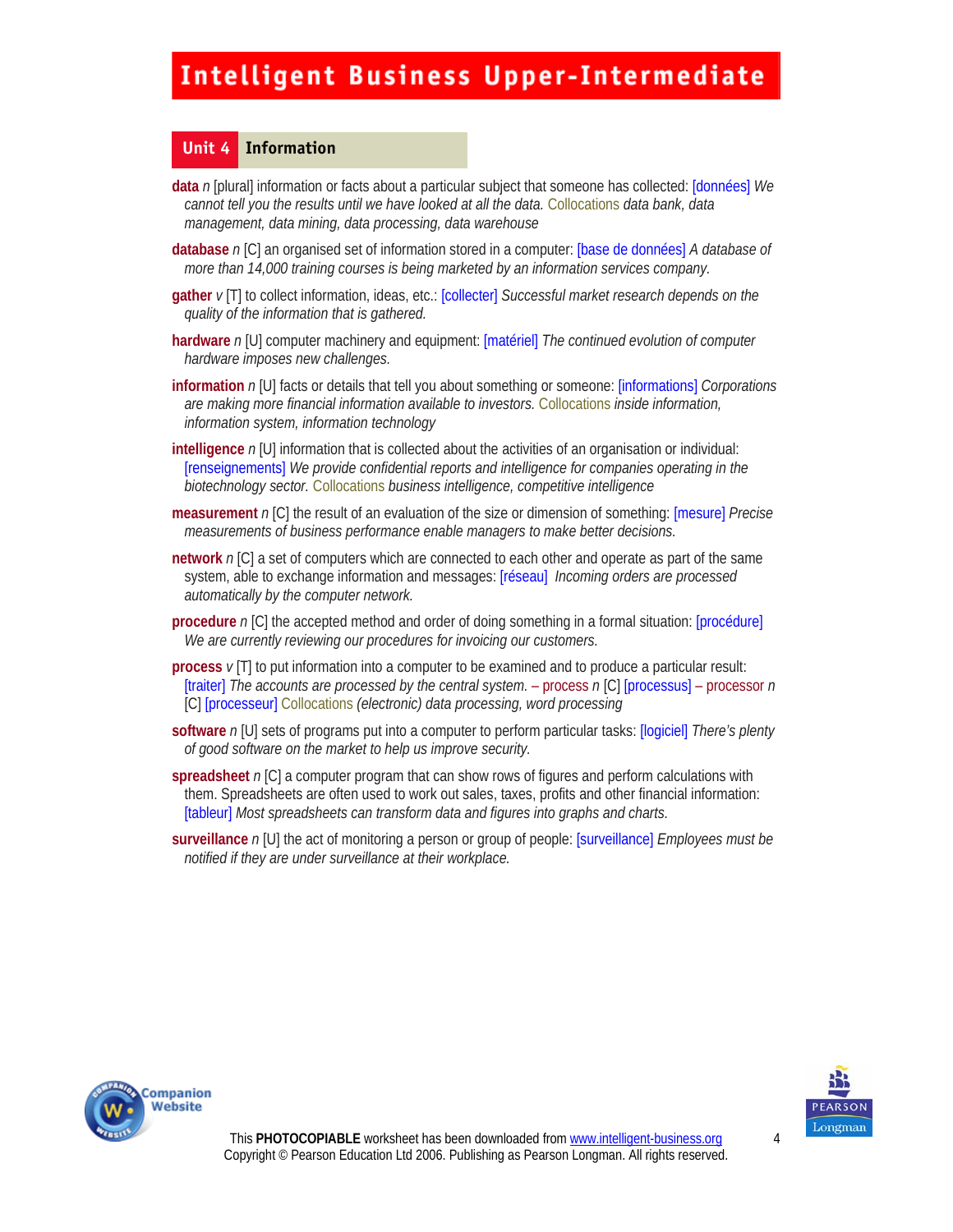#### **Unit 5 Technology**

**chief technology officer** abbreviation **CTO** *n* [C] the manager with the most authority concerning technology: [directeur de la technologie] *The Chief Technology Officer announced the company's intention to launch a new consumer electronics product next month.* 

- **component** *n* [C] **1** one part of something: [élément] *The microchip department is the main component of our technology division.* **2** one part used in making a piece of equipment: [composant] *TTPcom is a firm that designs and manufactures software components for satellite navigation systems.*
- **download** *v* [T] to move computer software or information from one computing device to another: [télécharger] *You can now download music and video clips from the internet onto your mobile phone.*  – download *n* [C] [téléchargement]
- **invention** *n* [C] **1** a new product that was not available before: [invention] *The paperclip was one of the most useful inventions of the twentieth century!* **2** [U] when something is made or designed for the first time: [invention] *Mobile phones have changed considerably since their invention.* – inventor *n* [C] [inventeur] – inventive *adj –*[inventif]
- **nanotechnology**  $n$  [U] a science that combines computer technology and chemistry to build things from atoms: [nanotechnologie] *Nanotechnology could allow us to invent devices that manufacture at almost no cost, by replicating atoms in the way that computers produce information.*
- **revolution** *n* [C] a complete change in ways of thinking, methods of working, etc.: [révolution] *Computer technology has caused a revolution in working practices*. – revolutionise *v* [T] [révolutionner] – revolutionary *adj* [révolutionnaire]
- **telecommunications** *n* [plural] the process or business of sending and receiving information by telephone, television, the internet, etc.: [télécommunications]
- *Telecommunications is one of the fastest growing industries today.*
- **upload** *v* [T] to move computer software or information from one computing device to another especially from a local computer to a central server or network: [télécharger vers le serveur] *If you are uploading big files, you'll need a high-speed internet connection.*

– upload *n* [C] [téléchargement vers le serveur]



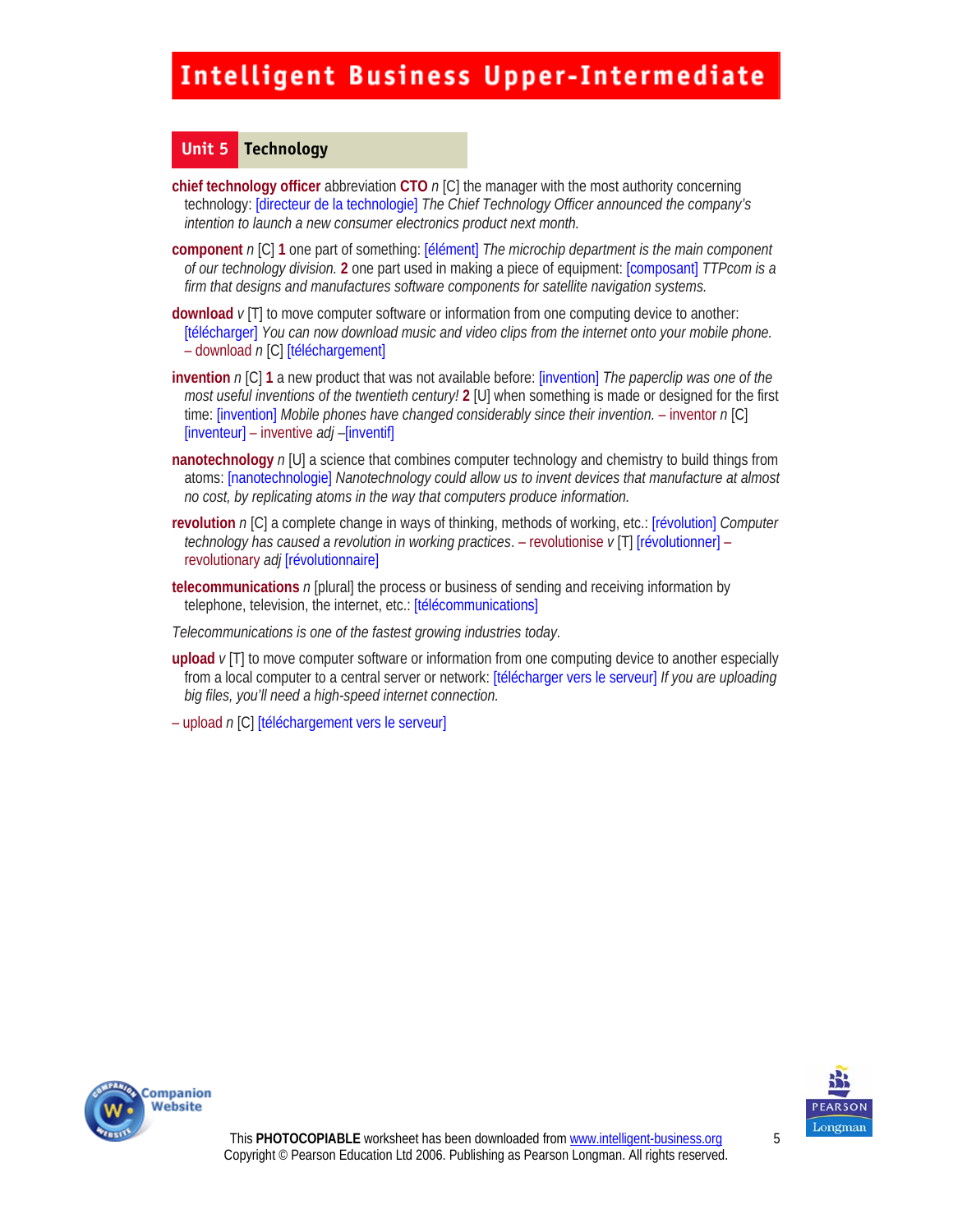#### **Unit 6 Advertising**

- **audience** *n* [C] the number or kind of people who receive a written or spoken message: [audience] *The ad was broadcast on all major channels, giving it an audience of millions.* Collocation *target audience*
- **billboard** *n* [C] a large sign, usually outdoors, used for advertising: [panneau d'affichage] *The agency estimates that one million drivers pass their billboards every day*. Synonym hoarding *n* [C] *AmE*  [panneau d'affichage]
- **campaign** *n* [C] a series of actions intended to achieve a particular result: [campagne] *We are launching a campaign to promote the new product.* – campaign *v* [I] [faire campagne] Collocation *advertising campaign*
- **commercial** *n* [C] an advertisement on television, radio, or at the cinema: [spot publicitaire] *The campaigns were designed to run as television or cinema commercials.*
- **display** *n* [C] an attractive arrangement of objects for people to look at or buy, for example in a shop: [présentation] *There was a wide range of goods on display.* – display *v* [T] [afficher, présenter]
- **exhibition** *n* [C] a public event where businesses and other organisations show their products or services: [exposition] *Exhibitions and trade shows are expensive but effective ways to promote products.*
- **media** *n* [plural] the (mass) media are all the different ways of entertaining and giving information to the public and advertising goods, for example, television, radio, newspapers and the internet: [médias] *The company is keen to get its views across in the media.*
- **product demonstration** *n* [C] an act of explaining and showing how a product works or how something is done: [démonstration de produit] *We organise weekly, live product demonstrations.*
- **product placement** *n* [C,U] when the maker of a product arranges for it to appear or be used in a film or television programme, as a form of advertising: [placement de produit] *Product placement in video games is part of a new strategy by advertisers eager to reach the young consumer.*
- **promotion** *n* [C] an activity such as special advertisements or free gifts intended to sell a product or service: [promotion] *ABC has announced a joint promotion with Mullen.* – promote *v* [T] [promouvoir] – promotional *adj* [promotionnel] Collocations *seasonal promotion, promotional campaign, promotional price*
- **public relations** abbreviation **PR** *n* [plural] the activity of telling the public about an organisation, person, product, etc. so that people think of them in a good way: [relations publiques] *Good public relations is always good for a business.* Collocations *public relations officer (PRO), public relations agency*
- **publicise** *v* [T] to give information about something to the public, so that they know about it: [annoncer, publiciser] *Car makers are publicising a new generation of fuel-efficient vehicles.* - publicity n [U] [publicité] – publicist *n* [C] [publicitaire]
- **sponsor** *v* [T] to give money to pay for a television programme, a sports or arts event, training, etc., in exchange for advertising or to get public attention: [sponsoriser, parrainer]
- *Eagle Star Insurance sponsored the charity's first TV campaign.* sponsor *n* [C] [sponsor, parrain]– sponsorship *n* [U] [parrainage]
- **telemarketing** *n* [U] the practice of telephoning people in order to sell things: [télémarketing] *Telemarketing can be used to update your client database.* – telemarketer *n* [C] [télévendeur]



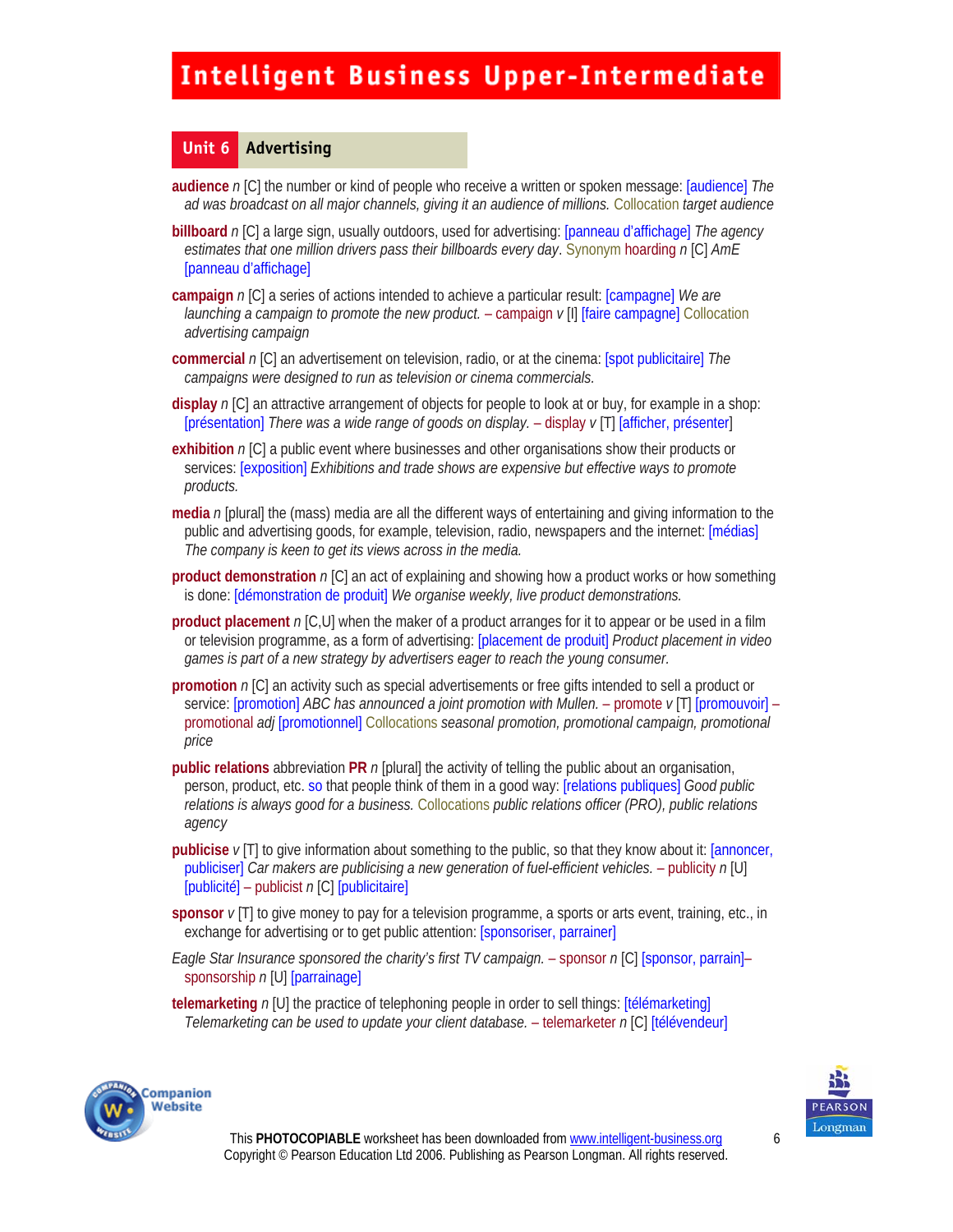#### **Unit 7 Law**

- **attorney** *n* [C] *AmE* a lawyer, especially one who represents clients and speaks in court: [avocat] *A company spokesperson said that they would be seeking the advice of their attorneys.* Synonym lawyer *n* [C] *BrE* [avocat]
- **damages** *n* [plural] money that a court orders someone to pay someone else for harming them or their property, or causing them financial loss: [dommages-intérêts] *The group is facing claims for damages due to faulty components.* Synonym compensation *n* [U] [compensation]
- **defendant** *n* [C] the person or organisation in a court of law accused of doing something illegal or of causing harm to another person: [défendeur] *The defendant was accused of fraud and tax evasion.*
- **fee** *n* [C] an amount of money paid to a professional person or organisation for their services: [frais, honoraires] *Legal fees for registering a company range from \$500 to \$1,000.*
- **lawsuit** *n* [C] a charge, claim or complaint against a person or an organisation that is made in a court of law by a private person or company, not by the police or state: [poursuite] *Local residents have filed a lawsuit over water pollution.* Synonym court case *n* [C] [procès]
- **legal action** *n* [C,U] the process of taking a case or a claim against a person or organisation to a court of law: [action en justice]*The European Commission is threatening to take legal action in order to protect the environment.* Synonym litigation *n* [U] [litige]
- **legal department** *n* [C] the service in a company or organisation that looks after all matters relating to questions of law: [service juridique] *Our legal department is preparing the new licensing agreement.*
- **litigate** *v* [I,T] to take a claim or complaint against a person or organisation to a court of law: [intenter une action en justice] *Angry consumers have announced that they will litigate.*
- litigant *n* [C] [partie plaignante] litigation *n* [U] [litige] litigious *adj* [litigieux]
- **settlement** *n* an agreement to resolve a dispute before it is taken to court: [règlement à l'amiable] *The two companies refused to disclose the financial details of their out-of-court settlement.*
- **sue** *v* [I,T] to make a legal claim against someone, especially for an amount of money, because you have been harmed in some way. [poursuivre en justice] *The company was sued for non payment by their supplier.*





7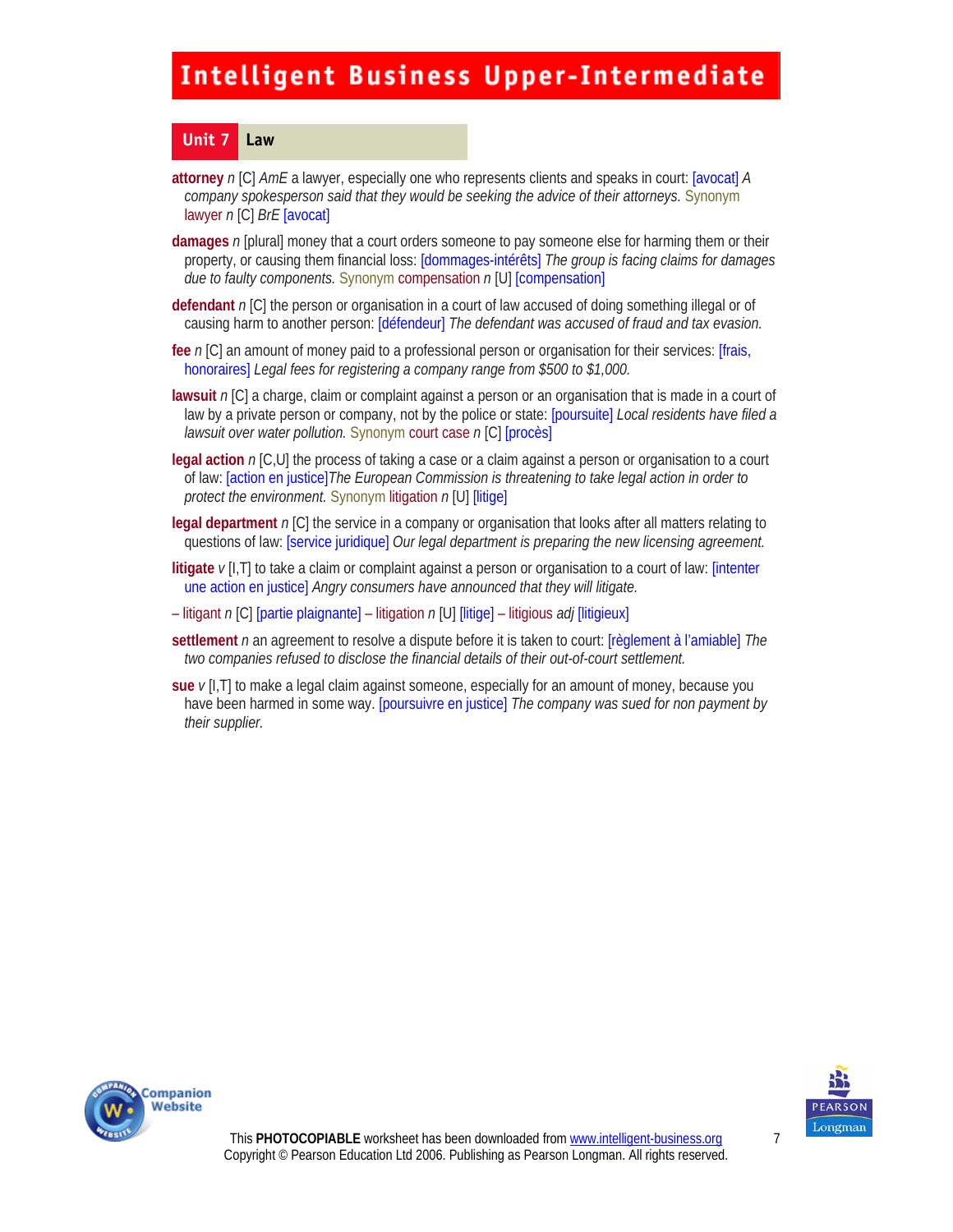#### **Unit 8 Brands**

- **corporate identity** *n* [C,U] the way in which a company uses similar designs and colours on all its products, advertisements, letters, etc. so that people will become familiar with the company: [identité d'entreprise] *People throughout the world recognise our company thanks to our strong corporate identity.*
- **creative director** *n* [C] someone who is in charge of the work relating to producing advertisements and image campaigns for a company: [directeur de la création] *The new creative director wants the communications department to start working on a whole new image of corporate social responsibility for the company.*
- **distribution** *n* [U] the actions involved in making goods available to customers after they have been produced, for example, moving, storing and selling the goods: [distribution] *The company plans to establish a network of central warehouses to make product distribution more efficient.* Collocations *distribution chain / channel / network*
- **exclusivity** *n* [U] the fact that a product is so expensive that not many people can afford to buy it: [exclusivité] *Porsche highlighted its exclusivity by aiming at the high end of the luxury-car segment.* – exclusive *adj [exclusif]*
- **launch** *v* [I,T] to show or make a new product available for sale for the first time: [lancer] *The company is launching a new range of perfumes.* – launch *n* [C] [lancement]
- **model** *n* [C] a particular type or design of a machine or device: [modèle] *This is the most expensive model in our range of luxury watches.*
- **positioning**  $n[U]$  the way people think about a product in relation to the company's other products and to competing products, or the way that the company would like them to think about it: [positionnement] *A price reduction may have the effect of damaging the brand's image and positioning.*
- **pricing** *n* [U] the prices of a company's products or services in relation to each other and in relation to those of competitors, and the activity of setting them: [prix, fixation des prix] *Aggressive pricing helped increase our sales.* Collocations *pricing agreement, pricing policy / strategy, pricing structure, discount pricing*
- **target** *n* [C] a limited group of people or area that a plan, idea, etc. is aimed at: [cible] *The main target for Gucci's watches is successful businessmen and women.* – target *v* [T] [cibler] Collocations *target audience / customers / group, sales target*



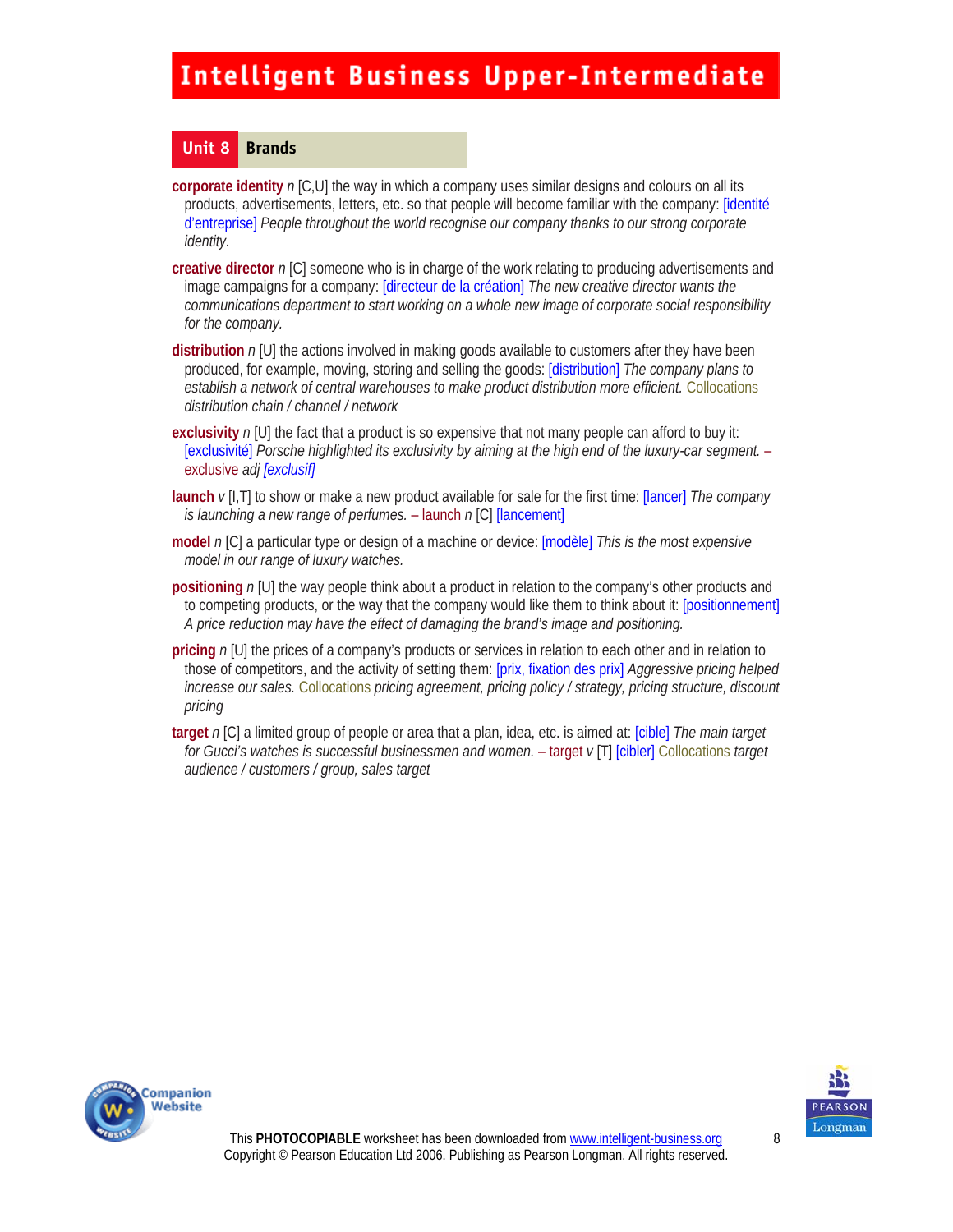#### **Unit 9 Investment**

**angel** *n* [C] a business angel is a private investor who puts money into new business activities: [investisseur providentiel, business angel] *In the UK, business angels are a more important source of investment for start-ups than venture capital funds.* 

- **blue-chip shares** *n* [plural] shares in a well-managed company with a record of paying profits to shareholders during good and bad economic conditions: [actions de père de famille] *It's far less risky to buy blue-chip shares than to buy shares in a start-up.* Synonym blue-chip stock *n* [C,U] *AmE*  [actions de premier ordre] Collocation *blue-chip company*
- **business plan** *n* [C] a document produced by a company, especially a new company, giving details of expected sales and costs and how the business can be financed, and showing why the plan will make money: [plan d'affaires, business plan] *The bank requires a three-year business plan from anyone applying for a loan for their company.*
- **dividend** *n* [C] a part of the profits of a company for a particular period of time paid to the shareholders for each share that they own: [dividende] *The company has announced a dividend of 25 cents per ordinary share.* Collocations *annual dividend, interim dividend, share dividend, dividend yield, dividend payment*
- **entrepreneur** *n* [C] someone who starts a company, arranges business deals and takes risks in order to make a profit: [entrepreneur] *State governments had sought to promote economic growth by working closely with local entrepreneurs.* – entrepreneurship *n* [U] [entrepreneuriat] – entrepreneurial *adj* [entrepreneurial]
- **forecast** *n* [C] a description of what is likely to happen in the future, based on information that is available now: [prévision] *The figures for 2015 are forecasts, the others are actuals.* – forecast *v* [I,T] [prévoir] Synonyms prediction *n* [C] [prédiction] – projection *n* [C] [projection] Collocations *economic forecast, profit forecast, sales forecast, to make a forecast, forecast growth*
- **fortune** *n* [C] a very large amount of money: [fortune] *He made a fortune by investing on the stock exchange.*
- **lucrative** *adj* an activity, project, job, etc. that is lucrative makes a lot of money: [lucratif] *Investing in the Euro tunnel wasn't as lucrative as investors thought it would be.* Synonym profitable *adj* [rentable]
- **portfolio 1** *n* [C] a collection of shares owned by a person or a company: [portefeuille] *Over 50 per cent of his portfolio is in European shares and the rest is in American and Asian investments.* **2** all the products or services offered by a business: [portefeuille] *The company has struck a deal with a biotechnology company of similar size and product portfolio.* Collocations *portfolio management, portfolio manager, portfolio mix*
- **trader** *n* [C] someone who deals in shares, bonds, currencies, commodities (= oil, metal and farm products), etc. on a market, either for themselves or for a financial institution: [négociateur, opérateur en bourse] *Traders are predicting that the dollar will rise in European markets.* - trade  $v[1,T]$ [négocier]
- **venture** *n* [C] a new business activity or project that involves risk: [société à capital-risque] *Investors are always looking for business ventures that they think will show a healthy profit.* Collocation *venture capital*



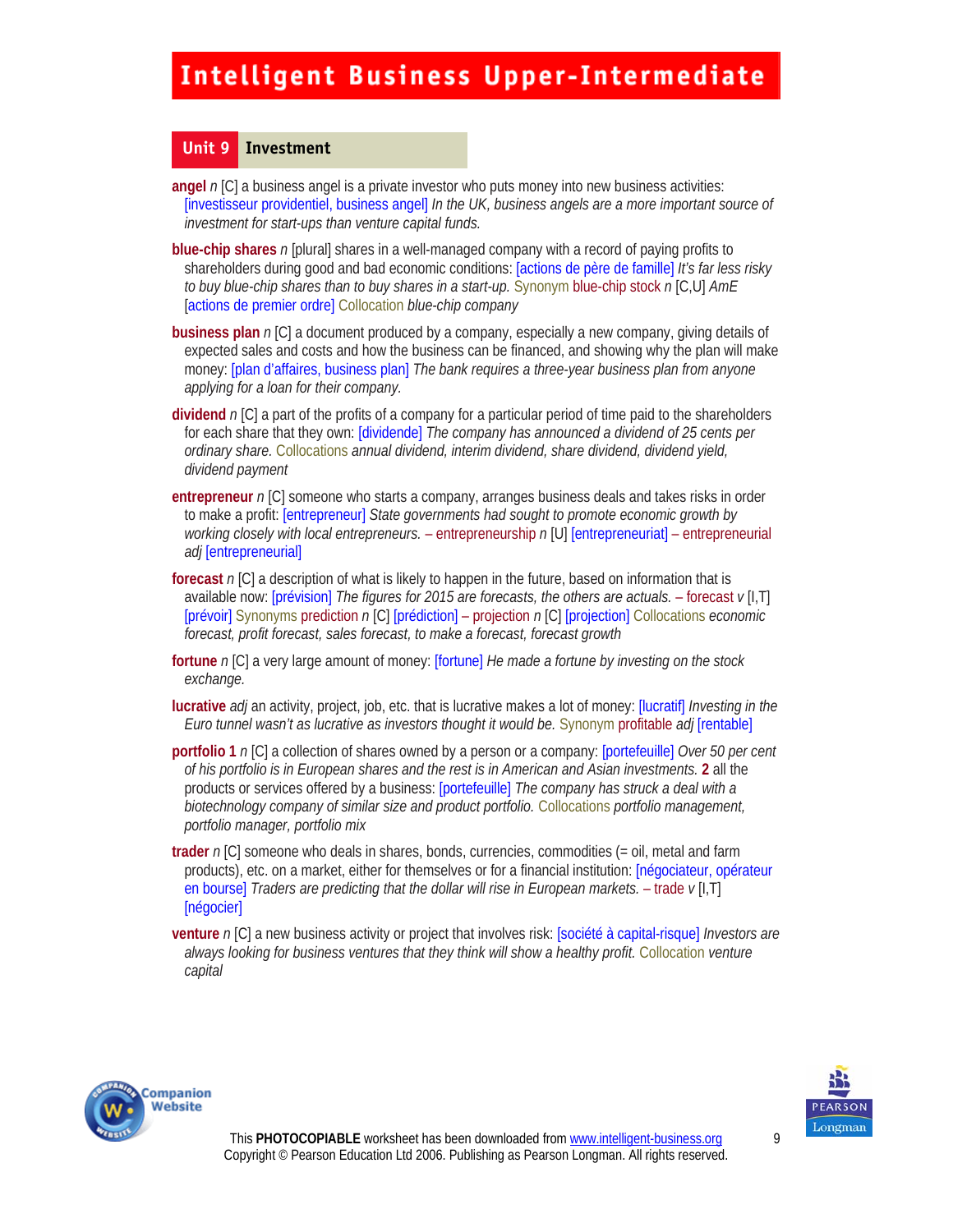#### **Unit 10 Energy**

- **alternative energy** *n* [C] energy that is not derived from fossil fuels like petroleum and coal: [énergie de substitution] *There is a growing number of firms engaged in alternative energy and power technologies.* Synonym renewable energy *n* [C] [énergie renouvelable]
- **crude oil** *n* [U] oil in a natural condition, before it has been transformed in an industrial process in order to separate it into different products: [pétrole brut] *300 million tons of crude oil are exported every year.* Synonym crude *n* [U] (when used in the context of the oil industry) [brut]
- **end user** *n* [C] the person who actually uses a particular product, rather than someone involved in its production or sale: [utilisateur final] *End users can often choose who they buy their electricity from.*
- **fossil fuel** *n* [C] a fuel such as coal, gas or oil that is produced by the gradual decay of animals or plants over millions of years: [combustible fossile] *Fossil fuels currently account for about 90 per cent of world energy consumption.*
- **fuel** *n* [C,U] a substance such as coal, gas or oil that can be burned to produce heat or energy: [combustible] *The rising cost of fuel has prompted protests across Europe*. – fuel *v* [T] [alimenter]
- **gasoline** abbreviation **gas** *n* [U] *AmE* a liquid obtained from petroleum, used mainly for producing power for the engines of motor vehicles: [essence]
- *The US alone consumes well over a hundred billion gallons of gasoline per year.* Synonym petrol *n* [U] *BrE* [essence]
- **ingredient** *n* [C] a component or element that is added to form a compound or mixture: [ingrédient] *Mineral oil and petroleum are the basic ingredients in many cosmetic products.*
- **nuclear power** *n* [U] the energy, usually in the form of electricity, that is produced by a nuclear reactor: [énergie nucléaire]
- *The expansion of nuclear power depends substantially on politi*cs.
- **power plant** *n* [C] a factory or building that generates electricity, usually by the burning of fossil fuels: [centrale électrique] *The new power plant will generate enough power to meet the annual residential needs of nine million people.*
- **reserve** *n* [C] an amount of something valuable such as oil, gas, etc., kept for future use: [réserve] *Most countries have a strategic reserve of petroleum which they can use if supply is interrupted.*
- **scarce** *adj* if something is scarce, there is not enough of it available: [rare] *Demand is up, supply is dwindling and new finds are scarce.* – scarcity *n* [U] [rareté]
- **shortage** *n* [C,U] a situation in which there is not enough of something that people need or want: [pénurie]
- *Illegal exports and high world oil prices are the main causes of the current fuel shortage.*
- **sustainable** *adj* an action or process that is sustainable can continue or last for a long time: [durable]
- *The benefits from sustainable fuels would be enormous.*  sustainability *n* [U] [durabilité] Synonym renewable *adj* [renouvelable] Collocation *sustainable development*



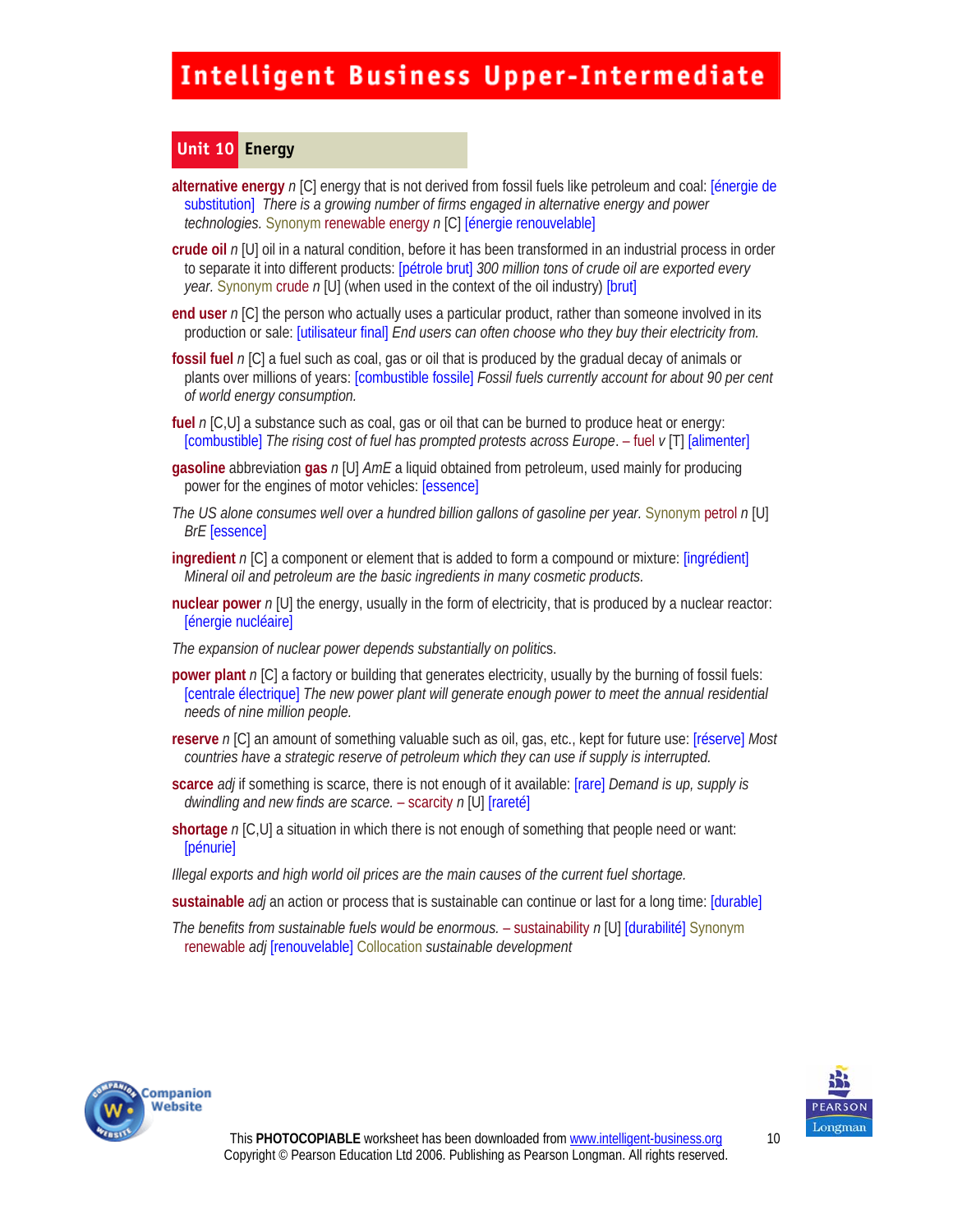#### **Unit 11 Going Public**

- **analyst** *n* [C] a specialist in a particular market or industry who gives advice and provides forecasts for that sector: *.*[analyste] *The company's senior oil analyst said that OPEC may need to cut production to balance the market.* – analysis *n* [C] [analyse] – analyse *v* [T] [analyser]
- **auction** *n* [C] a public or online meeting where things are sold to the person who offers the most money: [vente aux enchères] *70 per cent of ebay's sales are from auctions, and the remaining 30 per cent are from fixed price sales.* – auction *v* [T] [vendre aux enchères] – auctioneer *n* [C] [commissairepriseur]
- **brokerage 1** *n* [C] a company or organisation that buys or sells securities, currencies, property, insurance, etc. for others: [courtage] *The credibility of a brokerage or bank can disappear overnight.* 2 [U] the work done by a brokerage: [courtage] *The electricity company saved \$520,000 in brokerage fees by selling the bonds directly to investors.* – broker *n*
- [C] [courtier] broker *v* [T] [négocier en tant qu'intermédiaire] Collocation *broker-dealer*
- **capital 1** *n* [U] money or property used to produce wealth: [capital] *Countries around the world are hungry for capital and economic development.* **2** money from shareholders and lenders that can be invested in assets in order to produce profits: [capital] *Because Mr Blech is injecting new capital, Ecogen said it is no longer seeking a buyer.* – capitalism *n* [U] [capitalisme]– capitalist *n* [C] [capitaliste]
- capitalise *v* [T] [capitaliser] Collocations *equity capital, fixed capital, issued capital, venture capital, working capital, capital equipment, capital gains, capital goods*
- **cartel** *n* [C] a group of companies who agree to set the price of something they produce at a fixed level in order to limit competition and increase their own profits: [cartel] *The oil cartel, OPEC, has just had its first major success in forcing up oil prices.*
- **commission 1** *n* [C] an amount of money paid to someone according to the value of goods, shares, bonds, etc. they have sold: [commission] *He didn't charge a commission on trades, as other brokers do.* **2** an official organisation that ensures that the law is obeyed in a particular activity: [commission] *The Equal Opportunities Commission works to eliminate sex discrimination.*
- **equity 1** *n* [U] the capital that a company has from shares rather than from loans: [capitaux propres] *The strong market will encourage companies to use equity to finance acquisitions.* Collocation *shareholder equity*
- **2** [plural] the shares of a company listed on the Stock Exchange: [actions] *Investors are placing funds in equities as they look for higher returns on their investments.*
- **initial public offering** abbreviation **IPO** *n* [C] an occasion when a company offers shares on a stock market for the first time: [premier appel public à l'épargne] *The government will sell 40 per cent of the company through an initial public offering.*
- **issue** *v* [T] to make securities such as bonds and shares available for people to buy: [émettre] *In January, AMR issued five million new shares.* – issue *n* [C] [émission] Collocation *share issue*
- **monopoly** *n* [C,U] a situation where a business activity is controlled by only one company or by the government and other companies do not compete with it: [monopole] *Many national airlines used to be monopolies, but this is no longer the case.* – monopolist *n* [C] [monopolisateur] – monopolise *v* [T] [monopoliser]



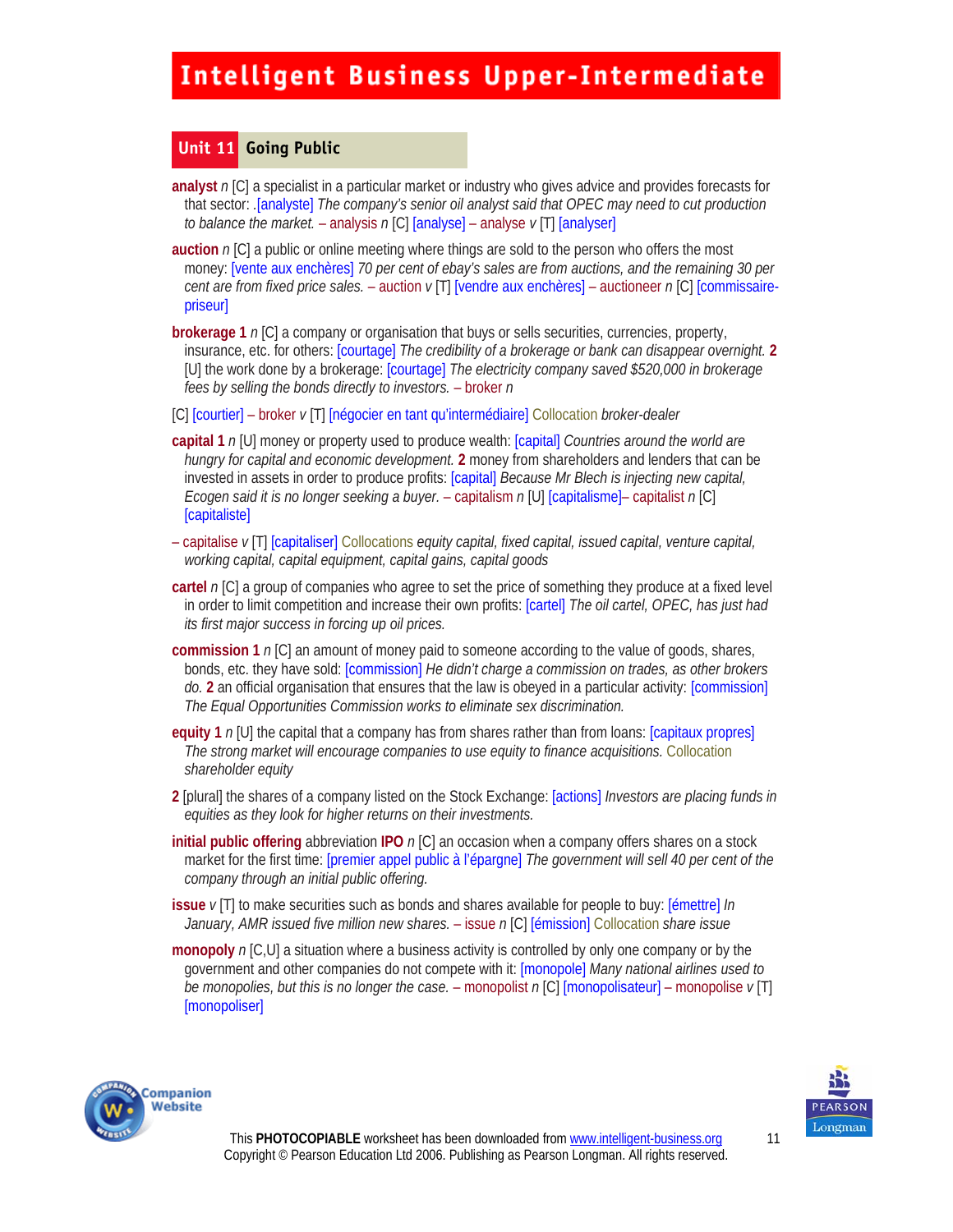- **Securities Exchange Commission** abbreviation **SEC** *n* [U] the US agency responsible for stock market regulation: [commission de contrôle des opérations de bourse des Etats-Unis, SEC] *The SEC is looking into a large US corporation's investment arrangements, as it thinks they may be illegal.*
- **stock exchange** *n* [C] a market where company shares are traded: [bourse] *Companies listed on the Madrid stock exchange dropped about 3 per cent this year.*
- **Wall Street 1** *n* [U] The New York Stock Exchange, situated in Wall Street in Manhattan. [Wall Street] **2**  American financial institutions and investors in general: [Wall Street] *Wall Street analysts predicted that the issue would sell at 96 cents a share.*





This **PHOTOCOPIABLE** worksheet has been downloaded from www.intelligent-business.org Copyright © Pearson Education Ltd 2006. Publishing as Pearson Longman. All rights reserved. 12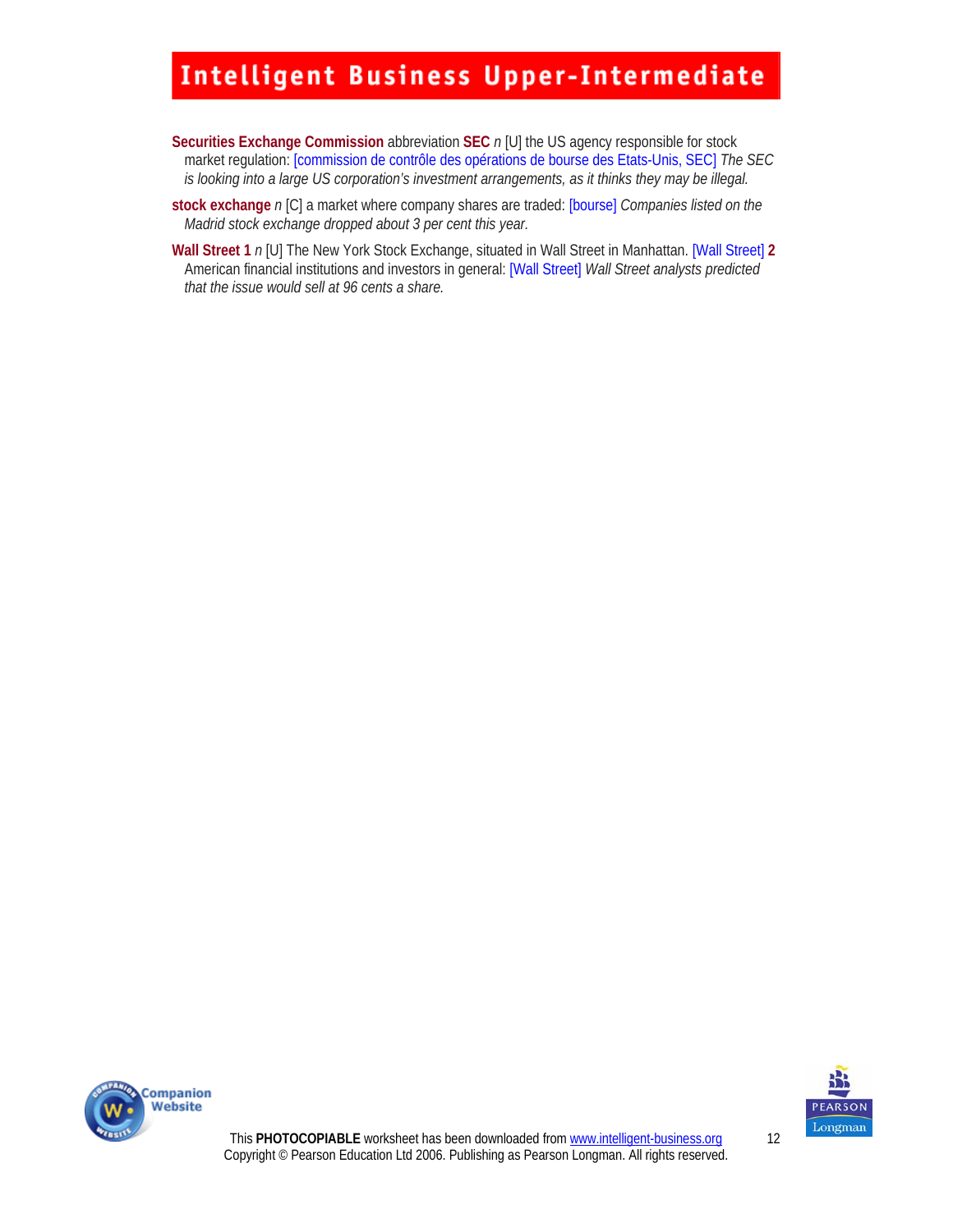#### **Unit 12 Competition**

- **barrier to entry** *n* [C] any factor which prevents new competition from entering an industry, for example the need for a lot of capital or strict government regulations: [barrière à l'entrée] *The aircraft engine industry has high barriers to entry and requires a lot of technological capital.*
- **competitive advantage** *n* [C] an advantage that makes a company more able to succeed in competing with others: [avantage concurrentiel] *Advanced Micro's chip carries the competitive advantage of using less power than Intel's.* Collocation *comparative advantage*
- **core business** *n* [C] the business that makes the most money for a company and that is considered to be its most important and central one: [cœur de métier] *US car maker Chrysler is to sell off its \$1 billion technology arm to concentrate on its core business.*
- **differentiate** *v* [T] when a company differentiates its products, it shows how they are different from each other and from competing products: [différencier] *The only viable strategy was to differentiate Citibank credit cards from all the low-cost alternatives.* – differentiation *n* [U] [différenciation]
- **economies of scale** *n* [plural] the advantages that a big factory, shop, etc. has over a smaller one because it can spread its fixed costs over a larger number of units and therefore produce or sell things more cheaply: [économies d'échelle] *Toys 'R' Us buys massive quantities directly from manufacturers and has gigantic stores with huge economies of scale.*
- **market share** *n* [C,U] the proportion of the total market that is supplied by a particular company: [part] de marché] *If the two companies' market shares are combined, they'll have 28 per cent of the US market.*
- **mass consumption** *n* [U] buying and using products and services on a large scale: [consommation de masse] *Mass consumption has transformed not only industry but society as a whole.*
- **mass market** *n* [U] the market for standardised consumer products: [marché de masse] *We access the mass market by selling our clothing range in department stores.*
- **production 1** *n* [U] The process of making or growing things to be sold as products, usually in large quantities: [production] *Toshiba is increasing production of its popular line of laptop computers.* **2** an amount of something that is produced: [production] *In August, production of passenger cars climbed 12 per cent from a year earlier.* – produce *v* [T] [produire] – productive *adj* [productif] Collocations *justin-time production, mass production, production costs, production line, production manager, production plant, production process*
- **profit margin** *n* [C] the difference between the price of a product or service and the cost of producing it, or between the cost of producing all of a company's products or services and the total sum they are sold for: [marge bénéficiaire] *Slow sales have cut profit margins in the industry.*
- **switch**  $\nu$ [I,T] to change from one thing to another, usually suddenly: [changer de, passer à] *Consumers are switching to more affordable brands.*



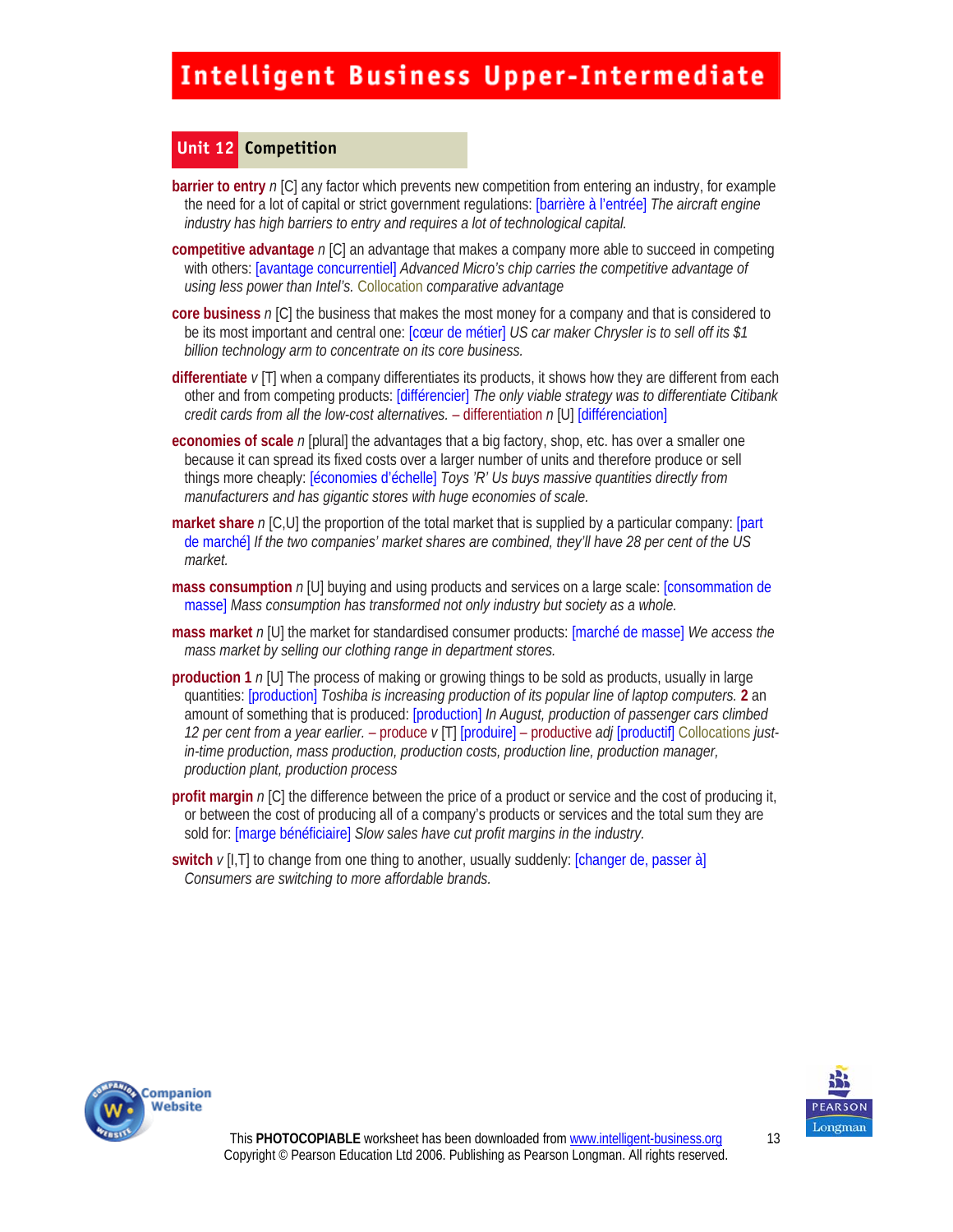#### **Unit 13 Banking**

**central bank** *n* [C] the official bank of a country, which is responsible for setting interest rates, controlling the money supply, producing bank notes and keeping the country's supply of foreign currency and gold, etc.: [banque centrale] *China's central bank said that a decline in interest rates is unlikely.* 

- **clearing bank** *n* [C] one of the high street banks that issues and accepts cheques and passes them through the banking system: [banque de compensation] *All cheques have to be authorised by the clearing bank before being accepted.* Synonym commercial bank *n* [C] [banque commerciale]
- **collateral** *n* [U] assets promised by a borrower to a lender if the borrower cannot repay a loan: [garantie] When the firm went bankrupt, he lost his home because he had used it as collateral for the *business.* Synonym security *n* [U] [nantissement]
- **exchange rate** *n* [C] the price at which one currency can be bought with another: [taux de change] *If the euro-dollar exchange rate remains at its current level, US exporters could lose \$5 billion in business annually*. Collocations *fixed exchange rates, floating exchange rate*
- **interest 1** *n* [U] an amount paid by a borrower to a lender, for example by a bank to someone who saves money with them: [intérêt] *Any spare cash is best put in a savings account where it can earn interest*. **2** the rate of interest at which a particular sum of money is borrowed or lent: [intérêt] *Small businesses have to pay interest at 12 per cent and upwards if they go through microfinance institutions*. Collocations *interest rate / rate of interest*
- **investment bank** *n* [C] a bank that buys stocks and shares and then sells them to members of the public, and offers financial advice to businesses: [banque d'investissement]
- *JPMorgan is a leading US investment bank specialising in asset management.* Synonyms corporate bank *n* [C] [banque d'affaires]– merchant bank *n* [C] [banque d'affaires]–
- **monetary policy** *n* [C] the way a central bank controls the amount of money in the economy at a particular time, for example by changing interest rates: [politique monétaire] – *Unless the Bank of Japan relaxes monetary policy and makes borrowing easier, the stock market is unlikely to improve.*
- **speculate** *v* [I] to buy goods, shares, property, etc. in the hope that their value will increase so that they can be sold for a profit: [spéculer]– *Many individuals are now speculating on the stock exchange through special savings schemes provided by their banks.* – speculation *n* [U] [spéculation] – speculative *adj* [spéculatif]



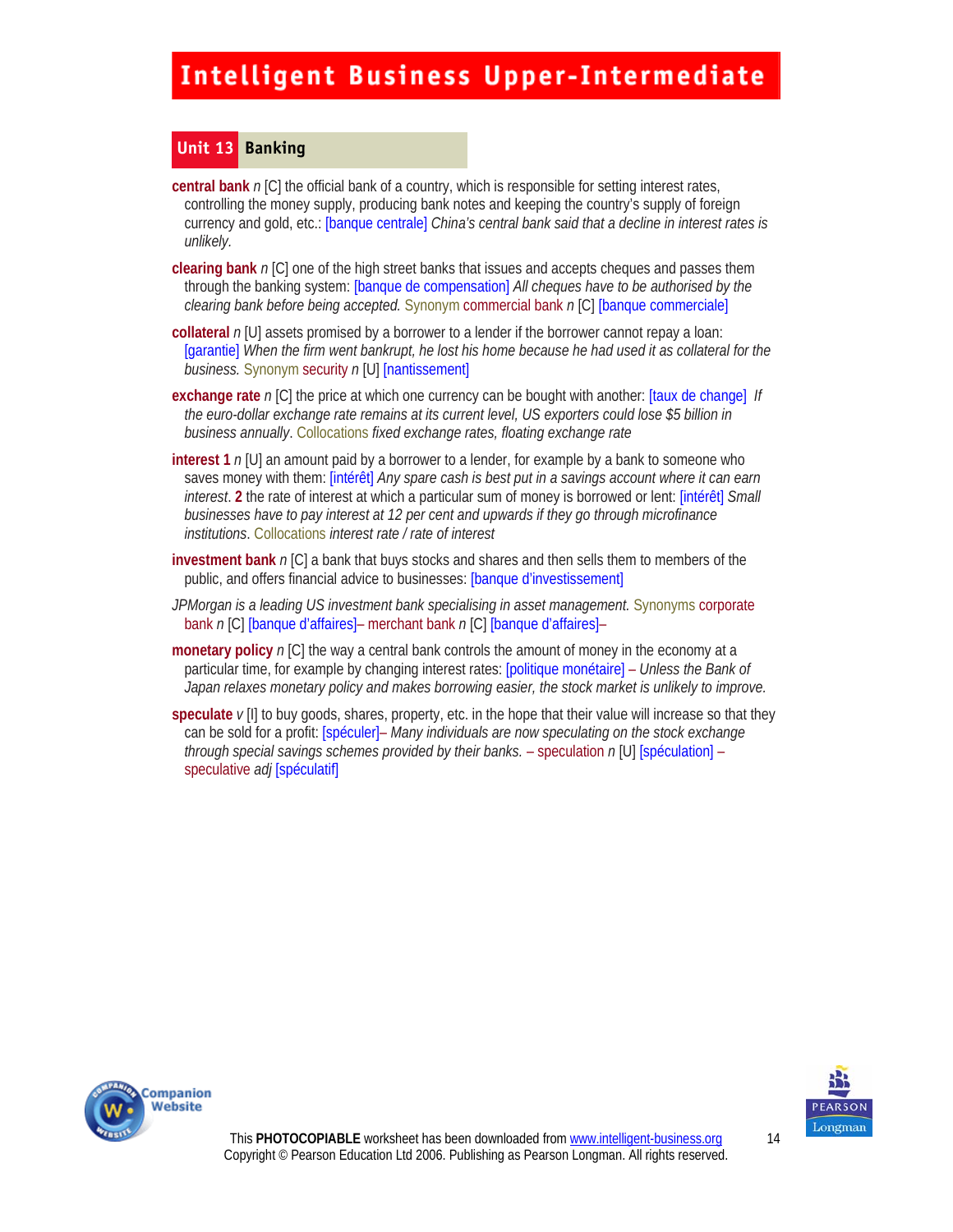#### **Unit 14 Training**

- **absenteeism** *n* [U] the problem of employees not being at work when they should be: [absentéisme]*We have a high rate of absenteeism, which is mainly due to stress.* – absent *adj* [absent]
- **customise** *v* [T] to make, build or adapt especially for a customer: [personnaliser] *Our training courses are customised to suit all our customers' specific needs.*

**delegate** *n* [C] someone who has been chosen by their company to attend a conference, meeting or training course: [délégué] *We sent several delegates on a new management training course.* – delegate *v* [T] [déléguer]

- **incentive** *n* [C] something which is used to encourage people, especially to make them work harder and produce more: [incitation] *Training opportunities for staff can be more of an incentive than financial bonuses.*
- **motivation** n [U] willingness, eagerness or desire to do something without being forced to do it: [motivation] *Some of the staff seem to lack motivation.* – motivate *v* [motiver]
- [T] motivated *adj* [motivé]– motivational *adj* [de motivation] Collocations *highly motivated, motivational skills, motivational techniques*
- **seminar** *n* [C] a fairly informal meeting of a group of people, who share information and ideas and often discuss matters relating to work: [séminaire]*The people attending the management training seminar were all from accountancy firms.*
- **staff loyalty** n [U] if staff are loyal to their company, they enjoy working for it, they keep company secrets and tend to stay for a long time: [fidélité du personnel] *The Human Resources department has built up staff loyalty by ensuring good working conditions, awarding regular bonuses and providing in-company training.*
- **stress** *n* [U] continuous feeling of worry about your work or personal life that prevents you from relaxing: [stress] *He has been under a lot of stress at work recently, due to tight deadlines and staff shortages.*
- stressful *adj* [stressant] Collocations *stress-related (illness), stress management*

**training** *n* [U] the process of teaching someone or being taught the skills and knowledge for a particular job: [formation] *When the new software system was installed, we had to provide training for all the staff in how to use it.*– trainer *n* [C] [formateur] – trainee *n* [C] [employé en formation, stagiaire] Collocations *assertiveness training*, *computer-based training, management training*